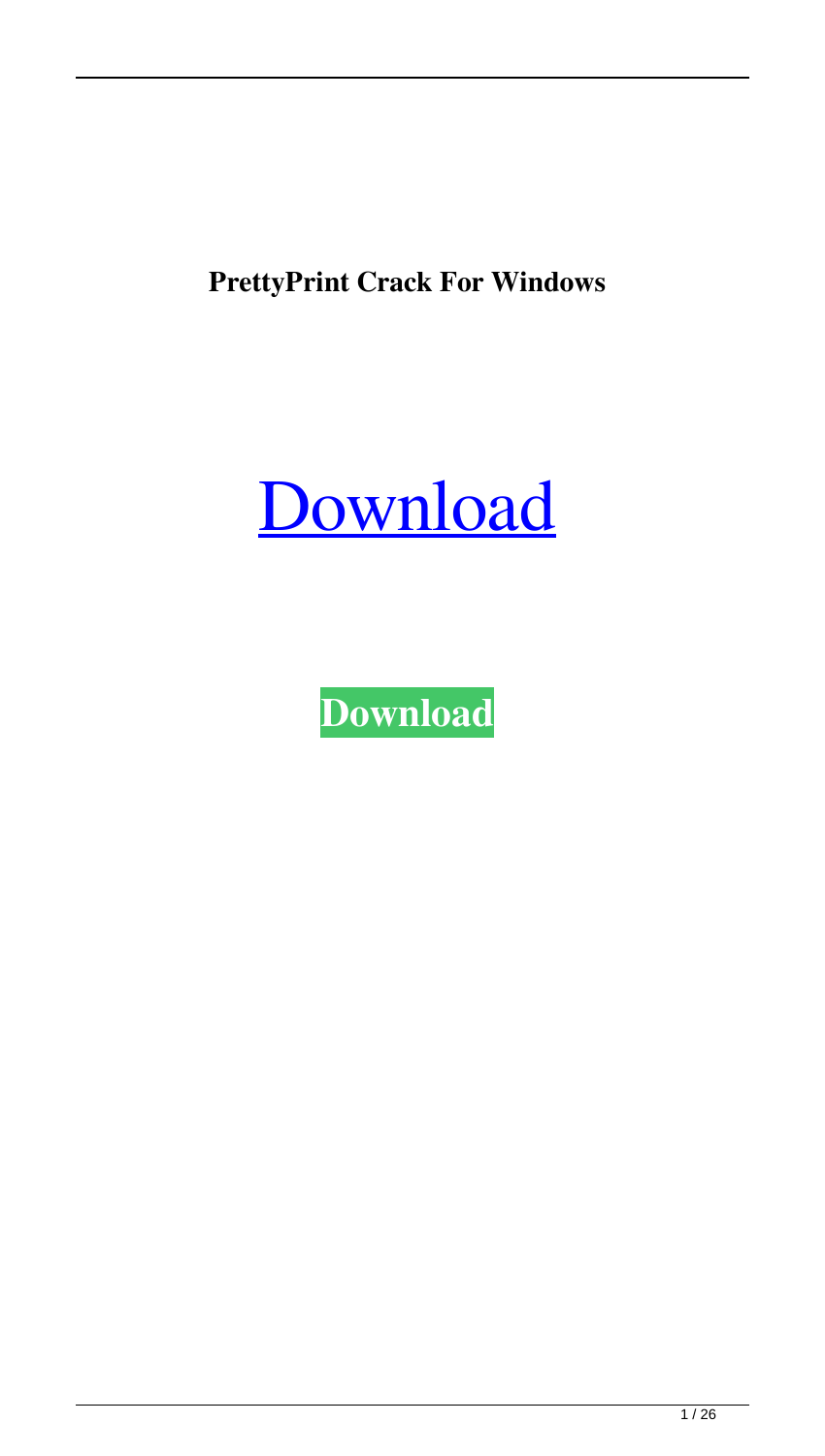**PrettyPrint Crack + Free Download (2022)**

PrettyPrint is a utility written in Java that prints source code for the Java language. When run, it prints comments, string constants, line numbers, and the keywords { } and import, in a light grey font on a light grey background. There are three ways to configure the program: Preferences: Preferences allow you to configure the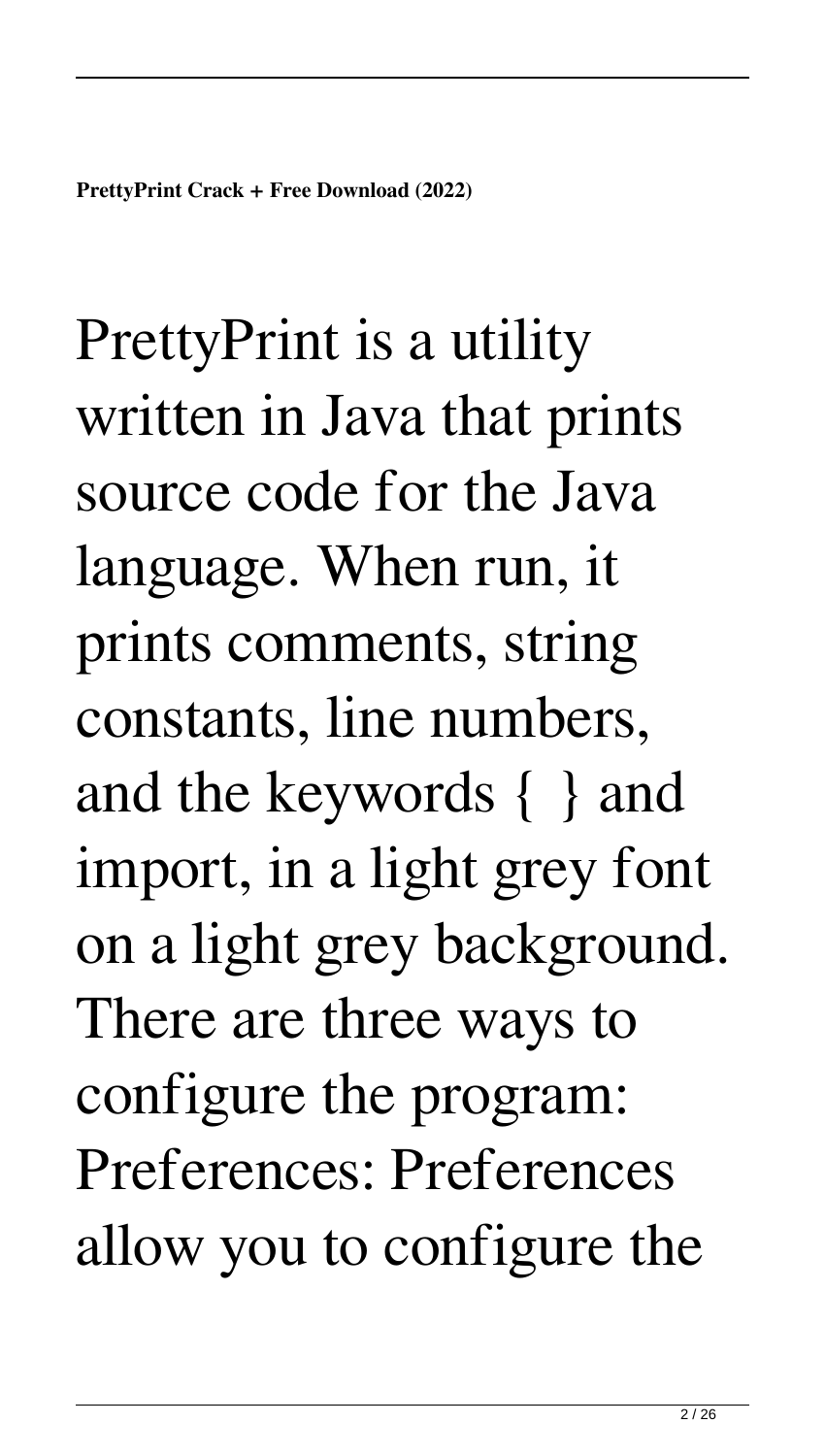needs. A "preferences" file can be used to edit the file prettyprint.properties. When run the preferences file is used to populate a Preferences object with the necessary parameters to display the program. The properties file is a standard properties file, with the same format as Java properties files. Properties are case sensitive. Some examples of properties used

program for your own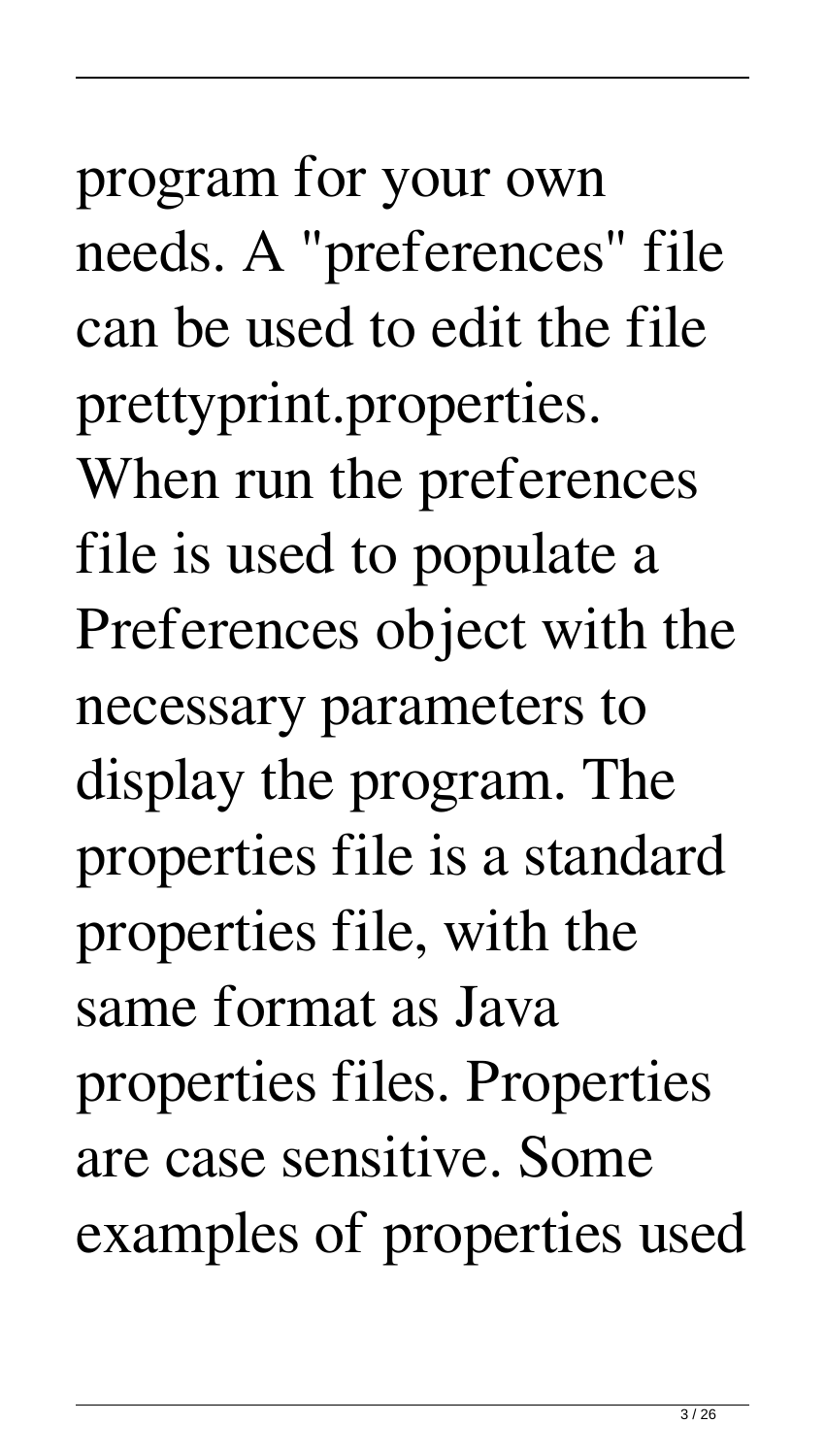are: PrettyPrint.filestack.pl n=Print the source file name PrettyPrint.filestack. prefix=Print this prefix Pre ttyPrint.filestack.header=U se this header instead of the default header PrettyPrint.f ilestack.line=Use this line number instead of the default PrettyPrint.filestack .linenr=Use this line number instead of the default PrettyPrint.inputfor mat=Format of input file (default is 'java') PrettyPrin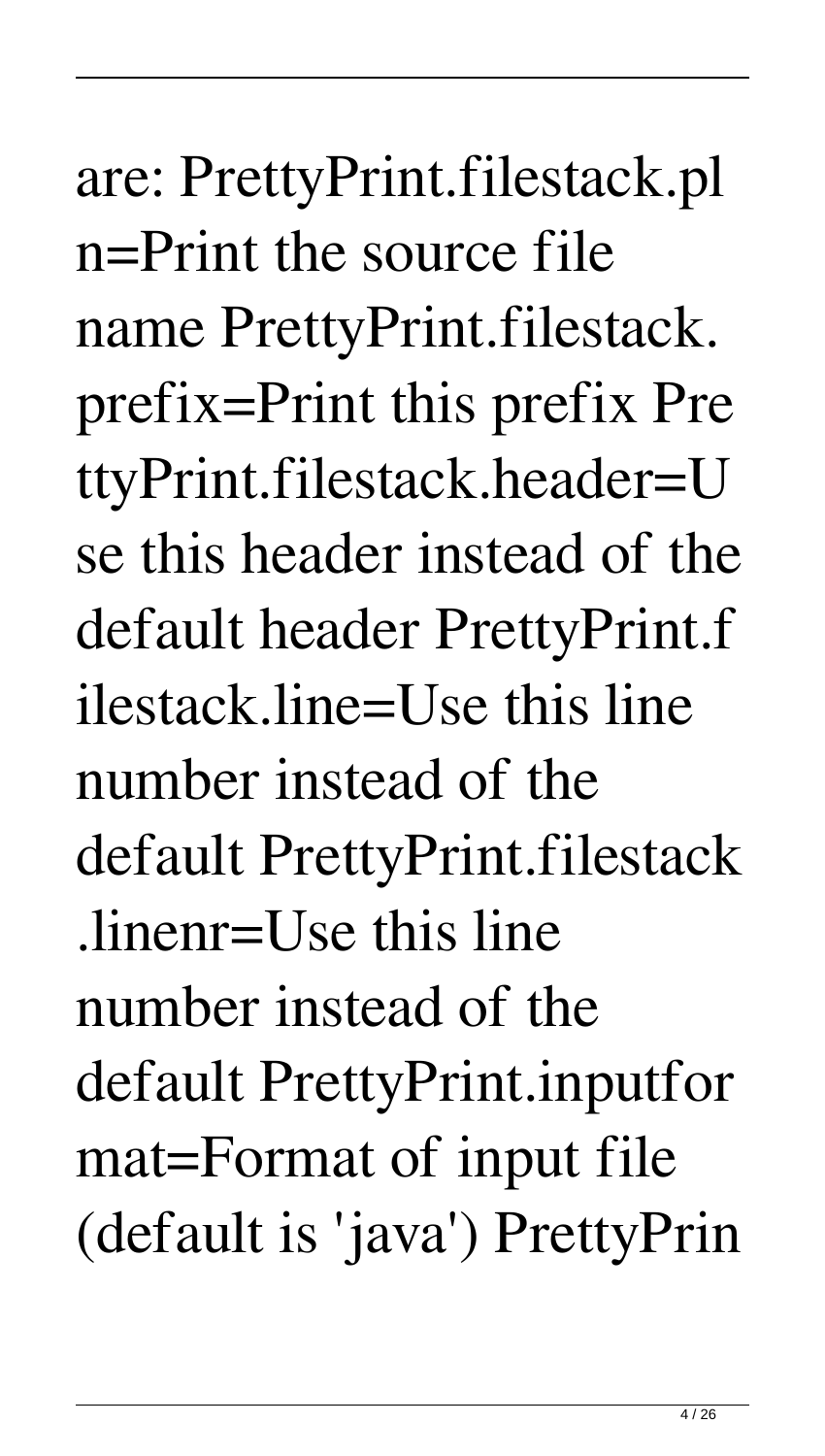t.outputformat=Format of output file (default is 'java') PrettyPrint.standardoutput= Use stdout instead of

System.out

PrettyPrint.tofile=File

name to output to (default is stdout) PrettyPrint.tofile. prefix=Prefix of the output file (default is

'prettyprint-') PrettyPrint.to file.suffix=Suffix of the output file (default is

'.java')

PrettyPrint.TO\_FILE=Use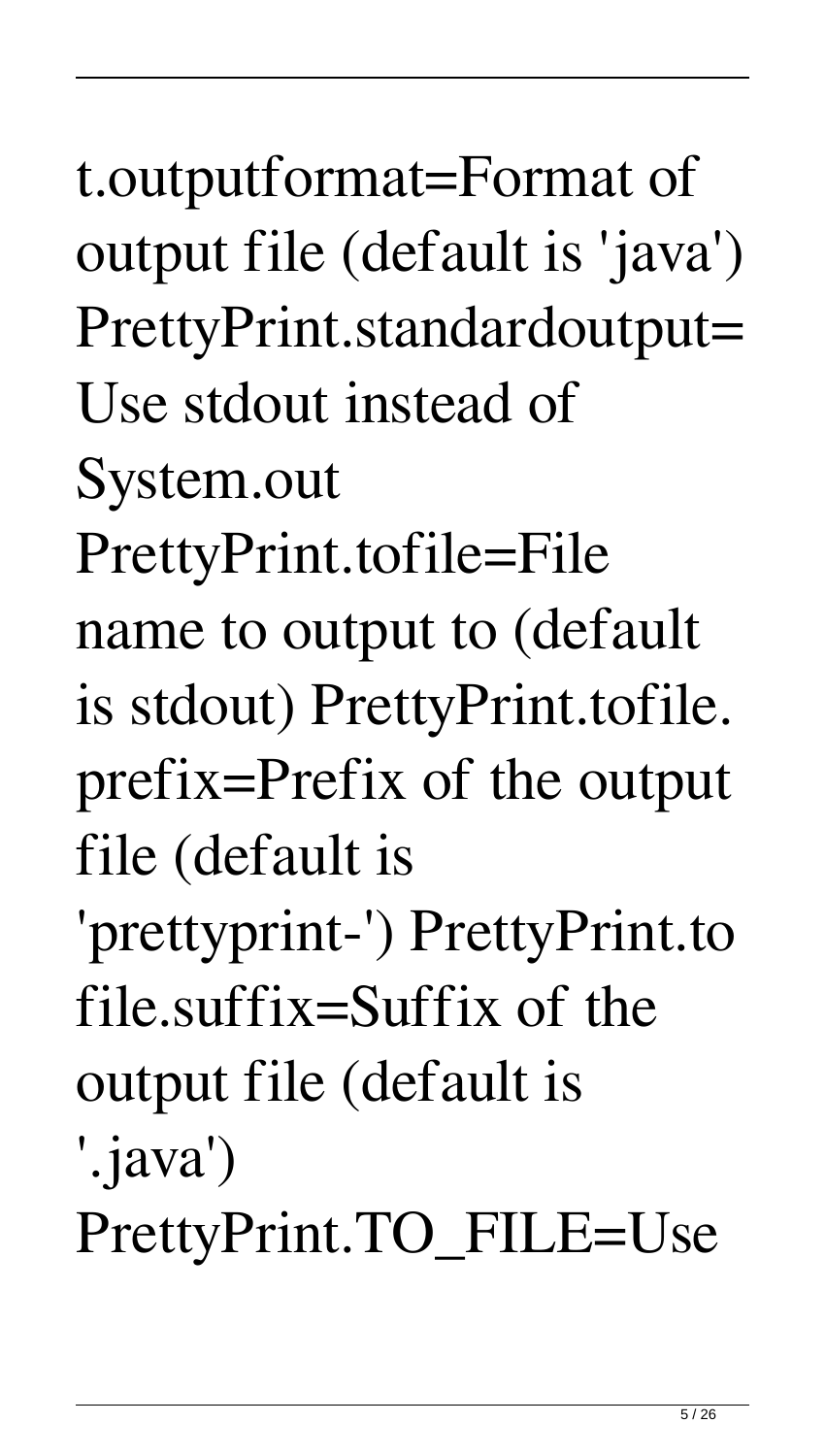# this TO\_FILE instead of the default TO\_FILE PrettyPrint.CONFIG=A configuration file to use instead of the default Pretty Print.config.prefix=Prefix of the configuration file (default is 'prettyprint') Pret tyPrint.config.suffix=Suffi x of the configuration file (default is 'java') PrettyPrint.config.line=Use this line number instead of the default PrettyPrint.conf ig.linenr=Use this line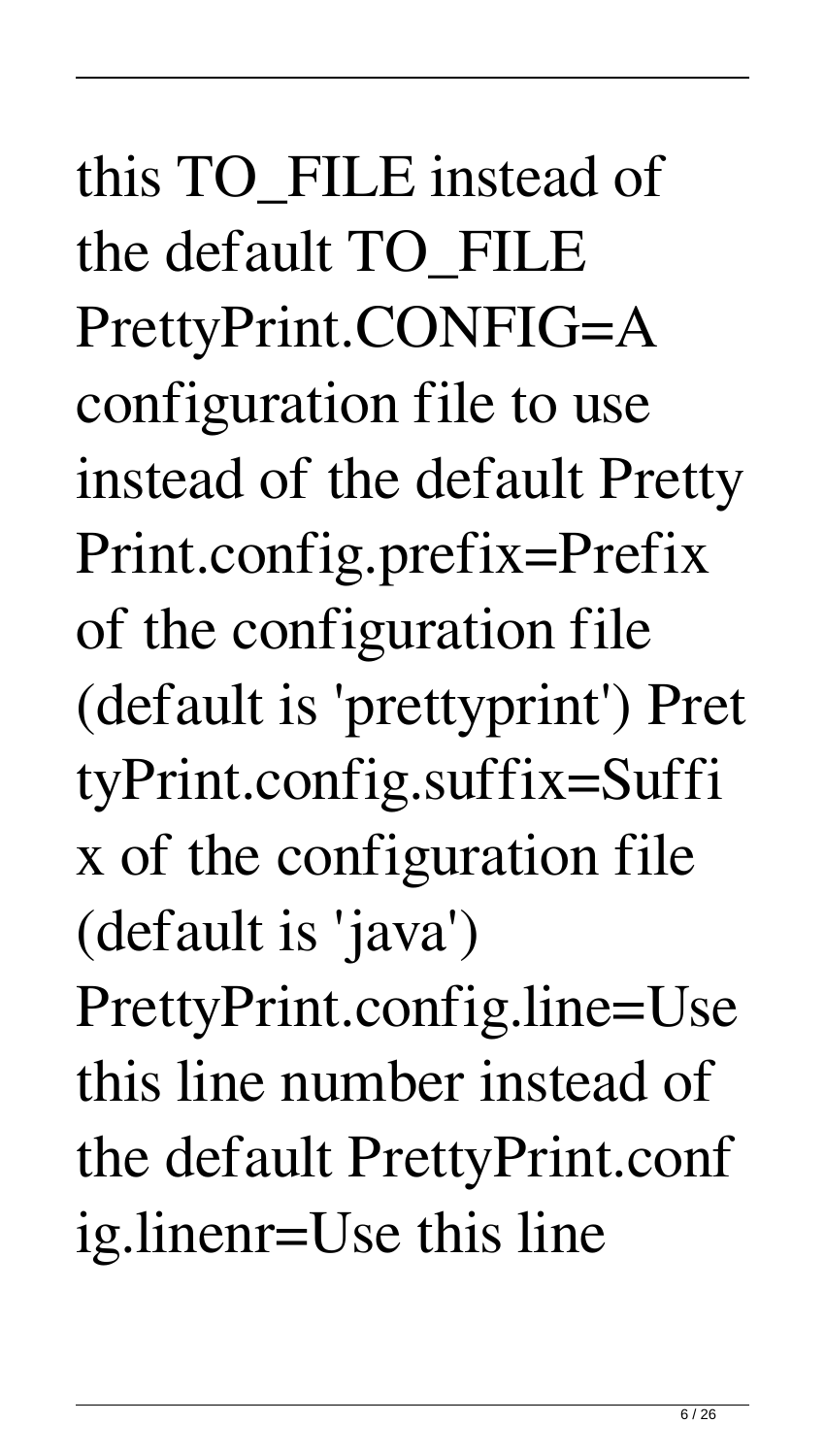# number instead of the default PrettyPrint.config.p refix=Prefix of the configuration file (default is 'prettyprint') PrettyPrint. config.suffix=Suffix of the configuration file (default is 'java') PrettyPrint.config. type=Type

**PrettyPrint Crack + Activator [Win/Mac]**

-V Prints version info -h Prints usage -f Prints on stdout, not to a file -r Prints a list of all lines that are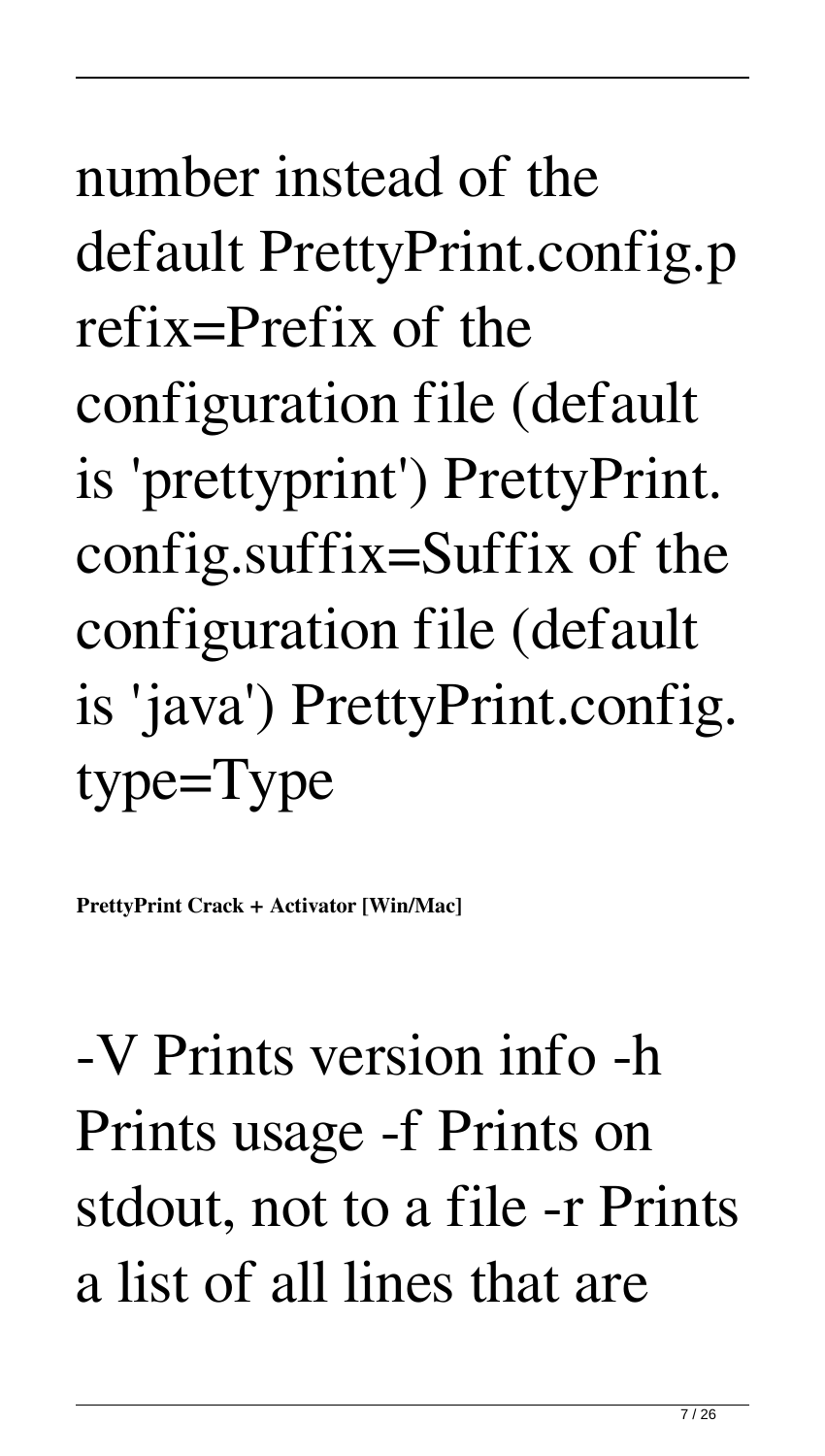## regexp-ed out by /string/ -R Prints the printable representation of a regexp -g Prints the index of the first line matching /string/ -G Prints the index of the first line not matching /string/ -s Prints the printable representation of a sed expression -S Prints the sed expression -v Prints the index of the first line matching /string/ and line number -A Prints the index of the first line not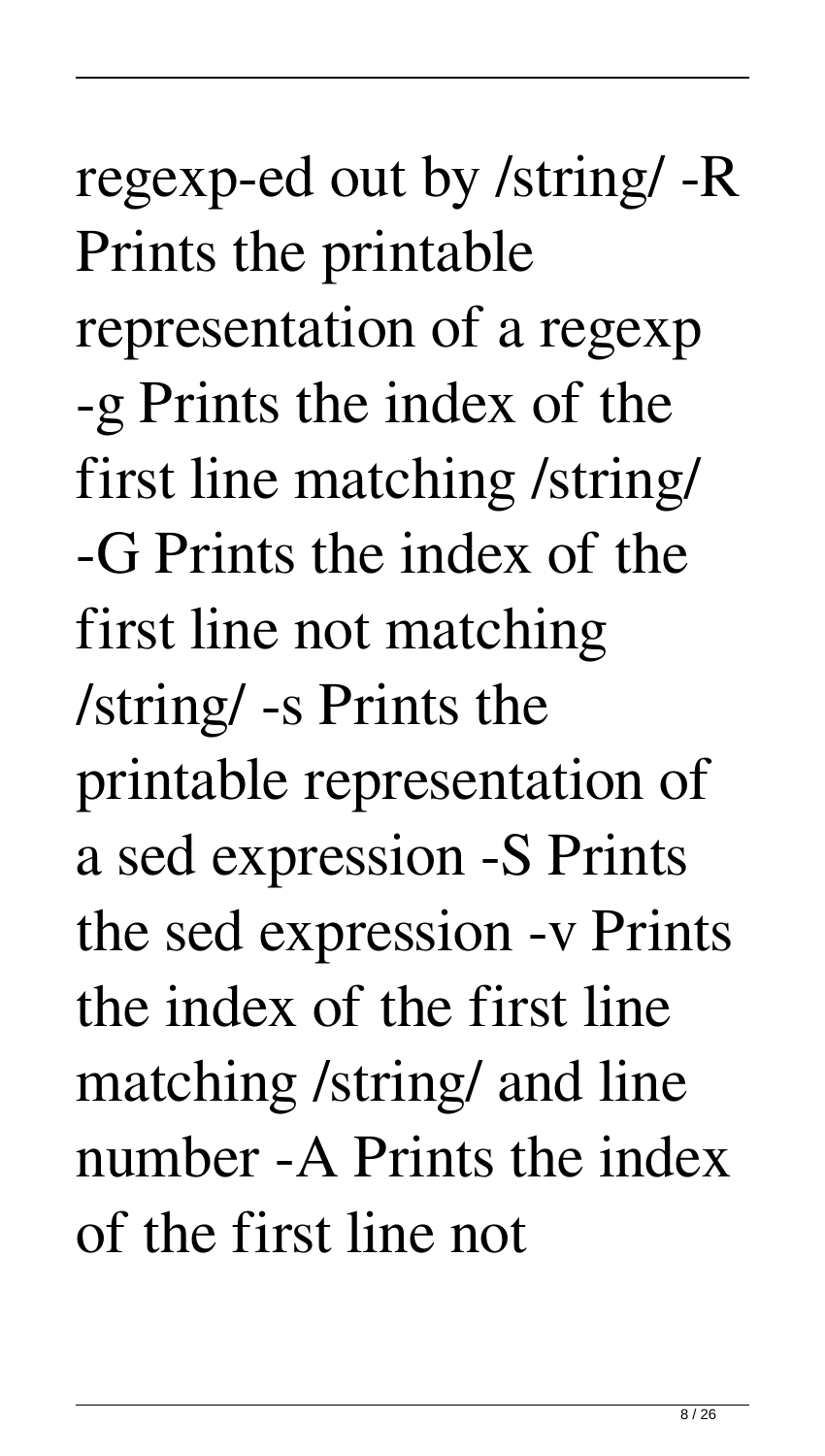matching /string/ and line number -L Prints the line number -N Prints the number of lines -T Prints the time it took to print the file -z Prints a list of all lines matching /string/ -Z Prints a list of all lines not matching /string/ Note that you may change this behavior by editing the file sources/base\_highlight.py. The first line is a Java Comment, as seen below: 1 public class MyClass { 2 /\*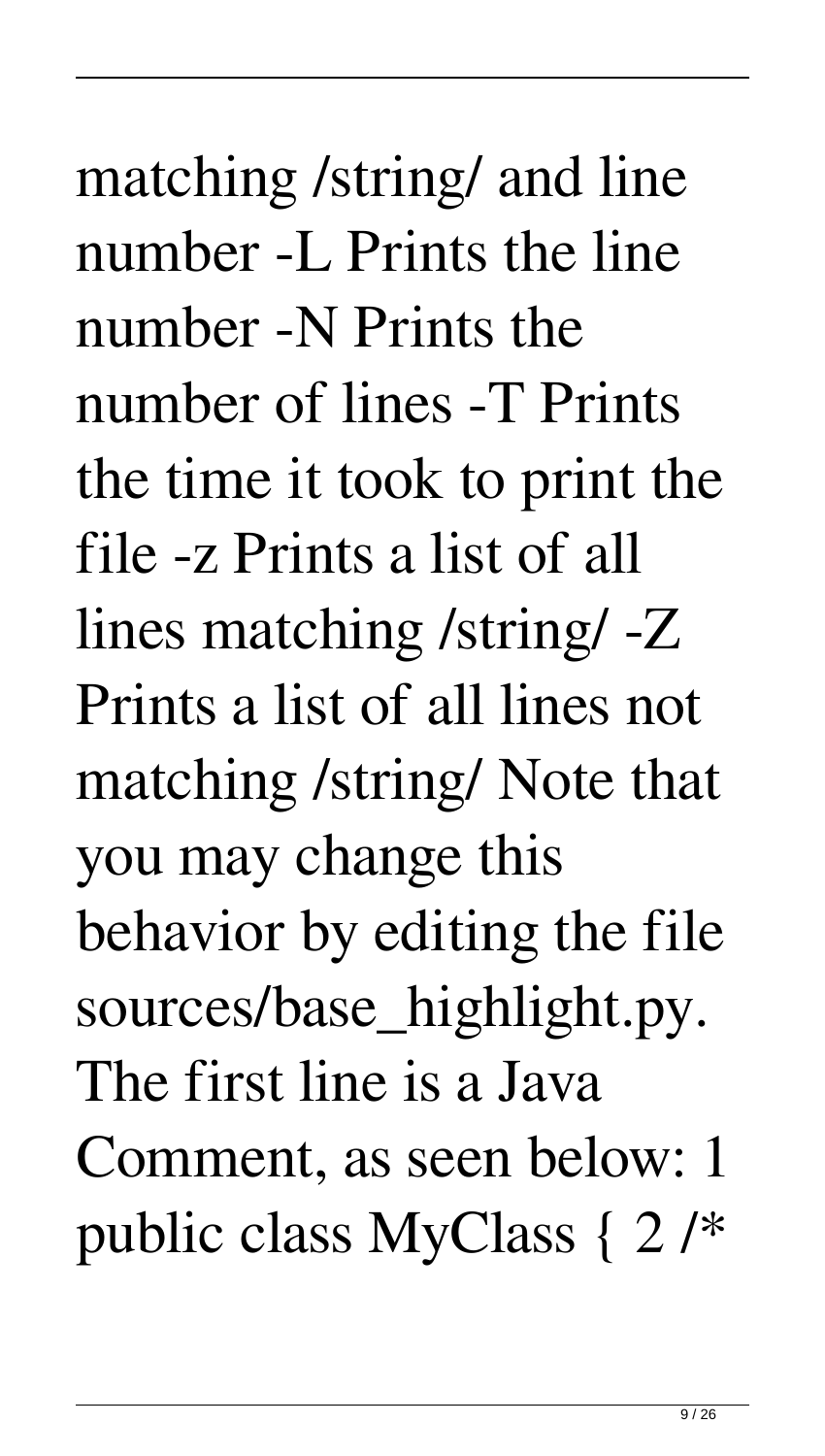3 MyComment 4  $MyString1 = "foo"$  // MyString2= "foo" 5 MyInteger= 2 6 MyFloat= 0.12345 7 MyLong= 1239L 8 MyByte= (byte)'4' 9 MyShort= (short)'3' 10 \*/ 11 } This is a highlighted string literal: 12 public class MyClass { 13 /\* 14 StringLit  $=$  "foo" // StringLit  $=$  "foo" 15 StringLit  $+=$  "bar" 16 StringLit  $+=$  "bar" 17 StringLit  $+=$  "foo" 18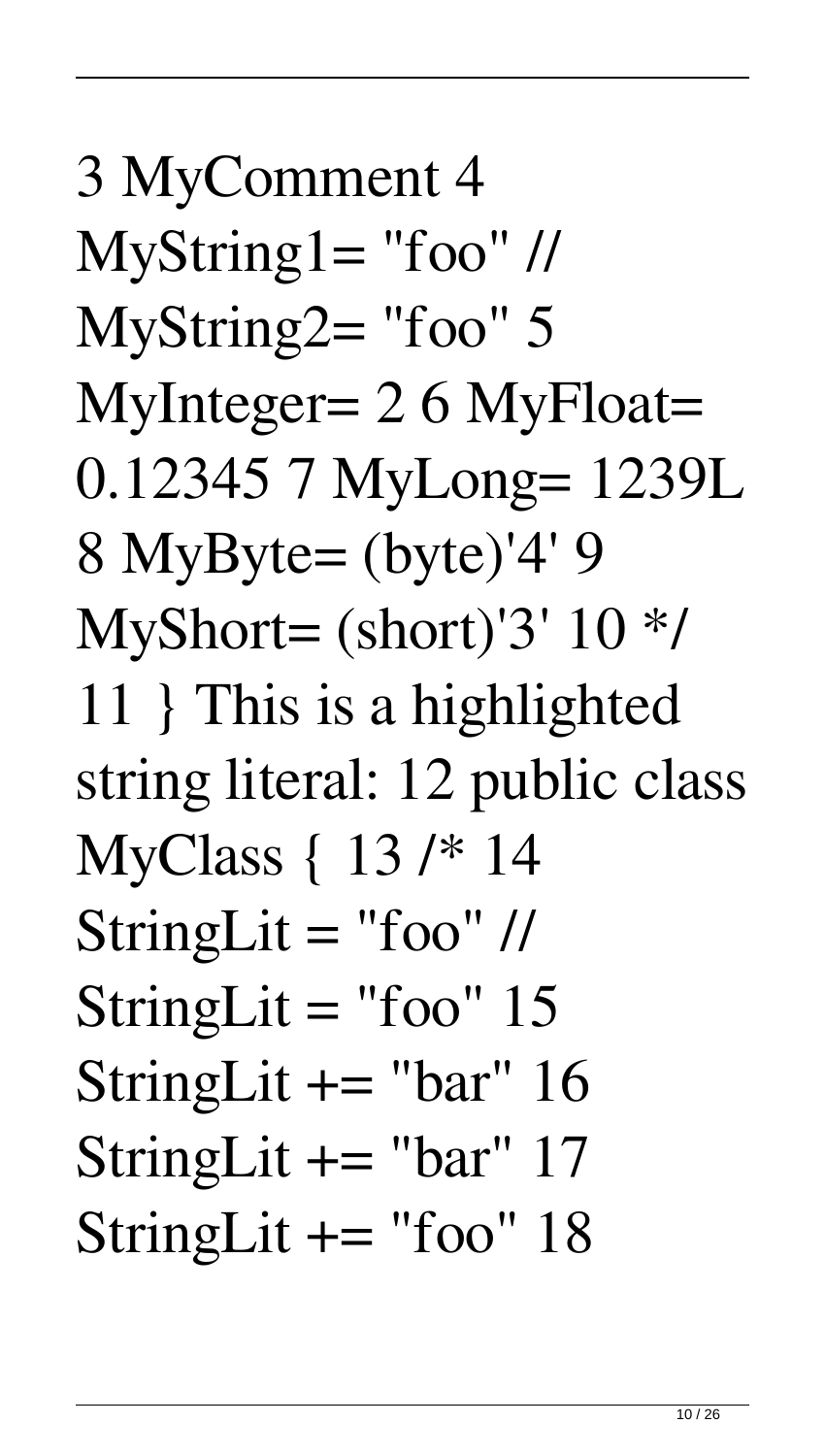StringLit  $+=$  "bar" 19 StringLit  $+=$  "foo" 20 StringLit  $+=$  "bar" 21  $*/$  22 } This is a highlighted multiline string: 23 public class MyClass { 24 /\* 25 StringLit  $=$  "foo" 26 StringLit  $+=$  "bar" 27 StringLit  $+=$  "foo" 28 StringLit  $+=$  "bar" 29 StringLit  $+=$  "foo" 30 StringLit  $+=$  "bar" 31  $*/32$ } This is a highlighted multiline comment: 33 /\* 34 String 77a5ca646e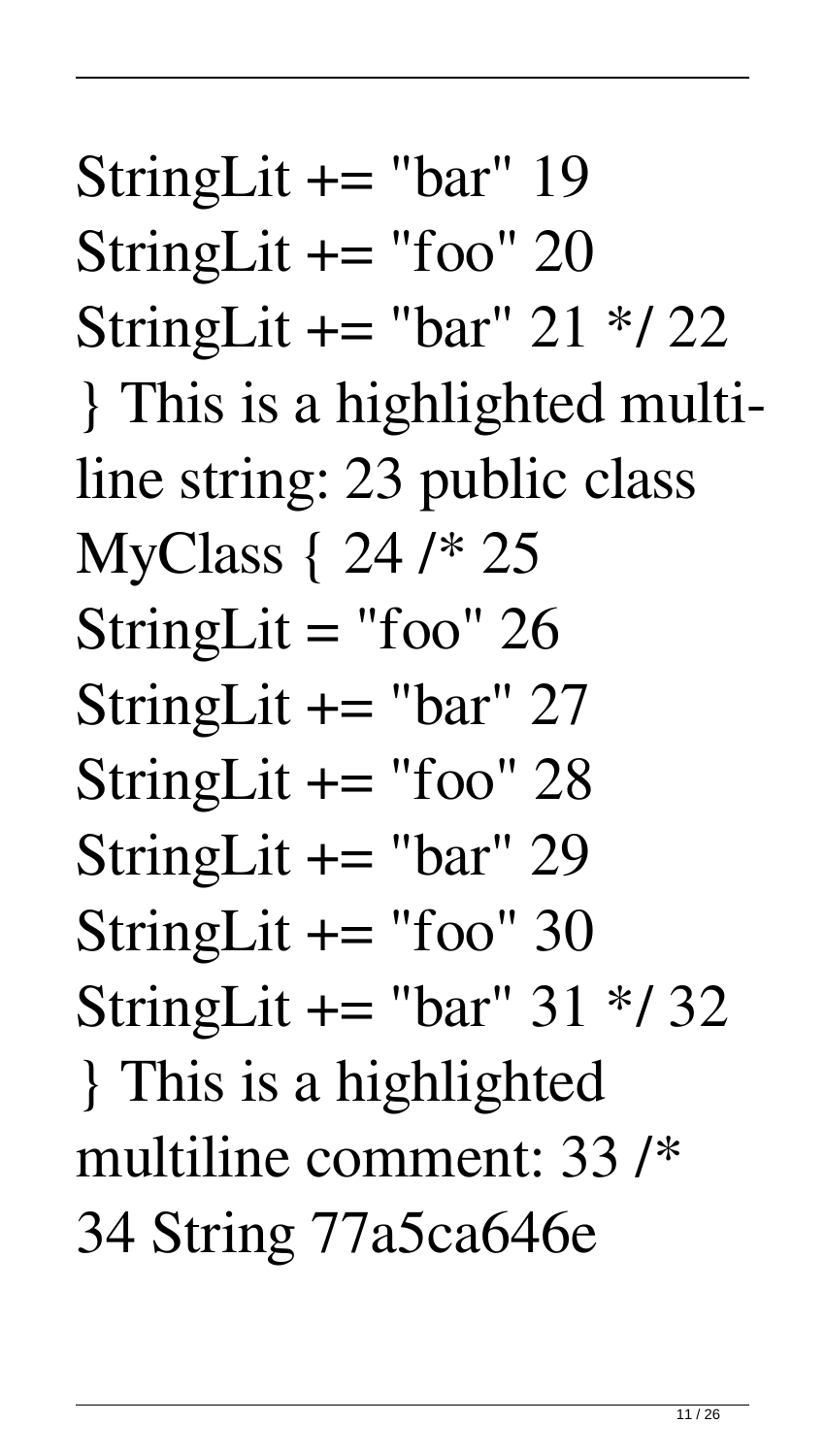**PrettyPrint (LifeTime) Activation Code**

-------------- PrettyPrint is a small utility written in Java that will print Java source files with string constants, comments and Java keywords highlighted. The highlighting is provided via an embedded theme that can be edited. The theme is used to wrap and format the text. The program can also print files with no highlighting. This is useful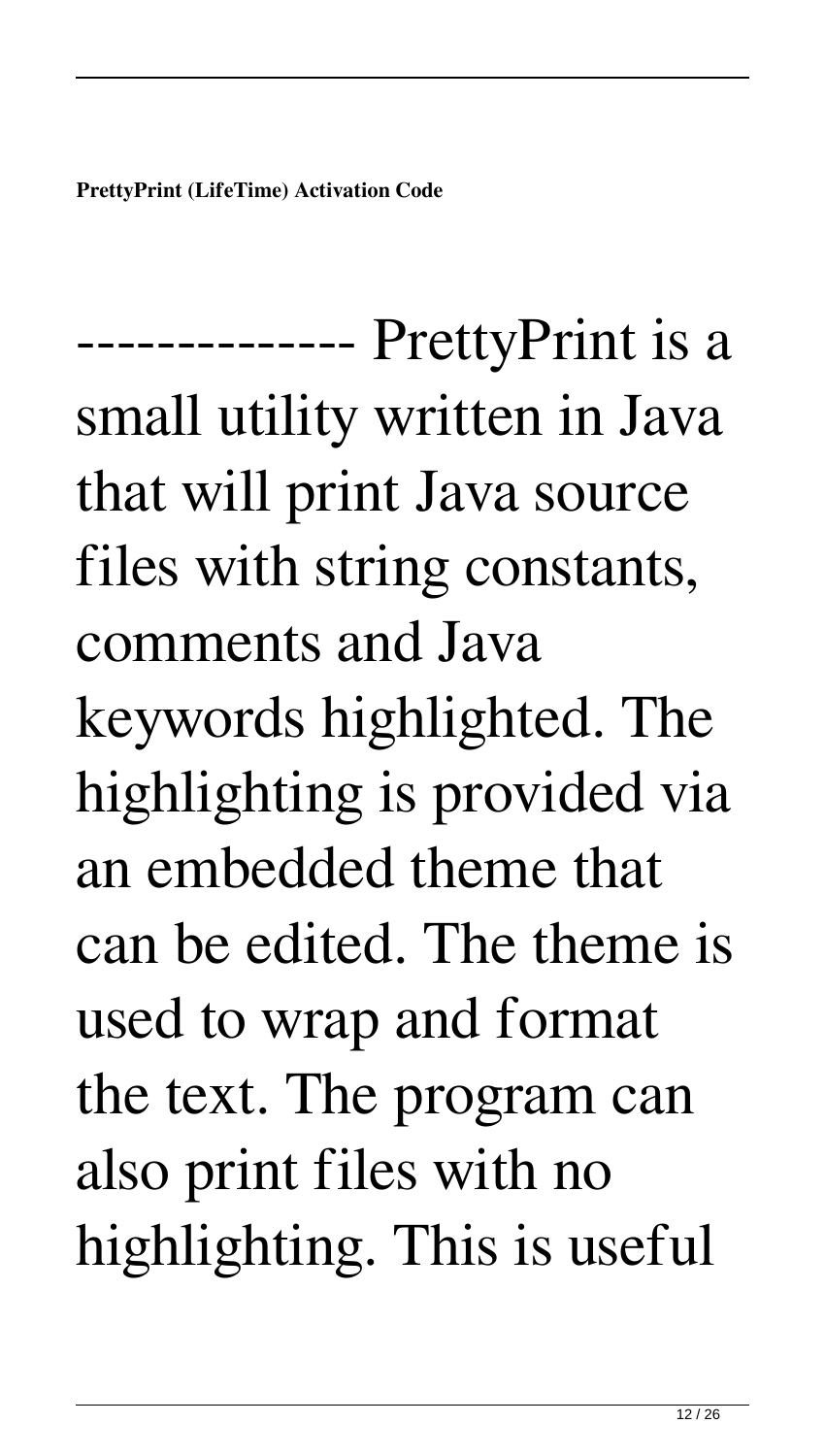when the source file is intended to be copied verbatim to another file. The program can be used to print all the Java source files in a directory. It is also used as a tool to debug the printing of a Java source file that has been edited. Pardon the steep learning curve, and if you need help on any part of the program, please ask. Requirements: ------------- PrettyPrint requires Java 5, with the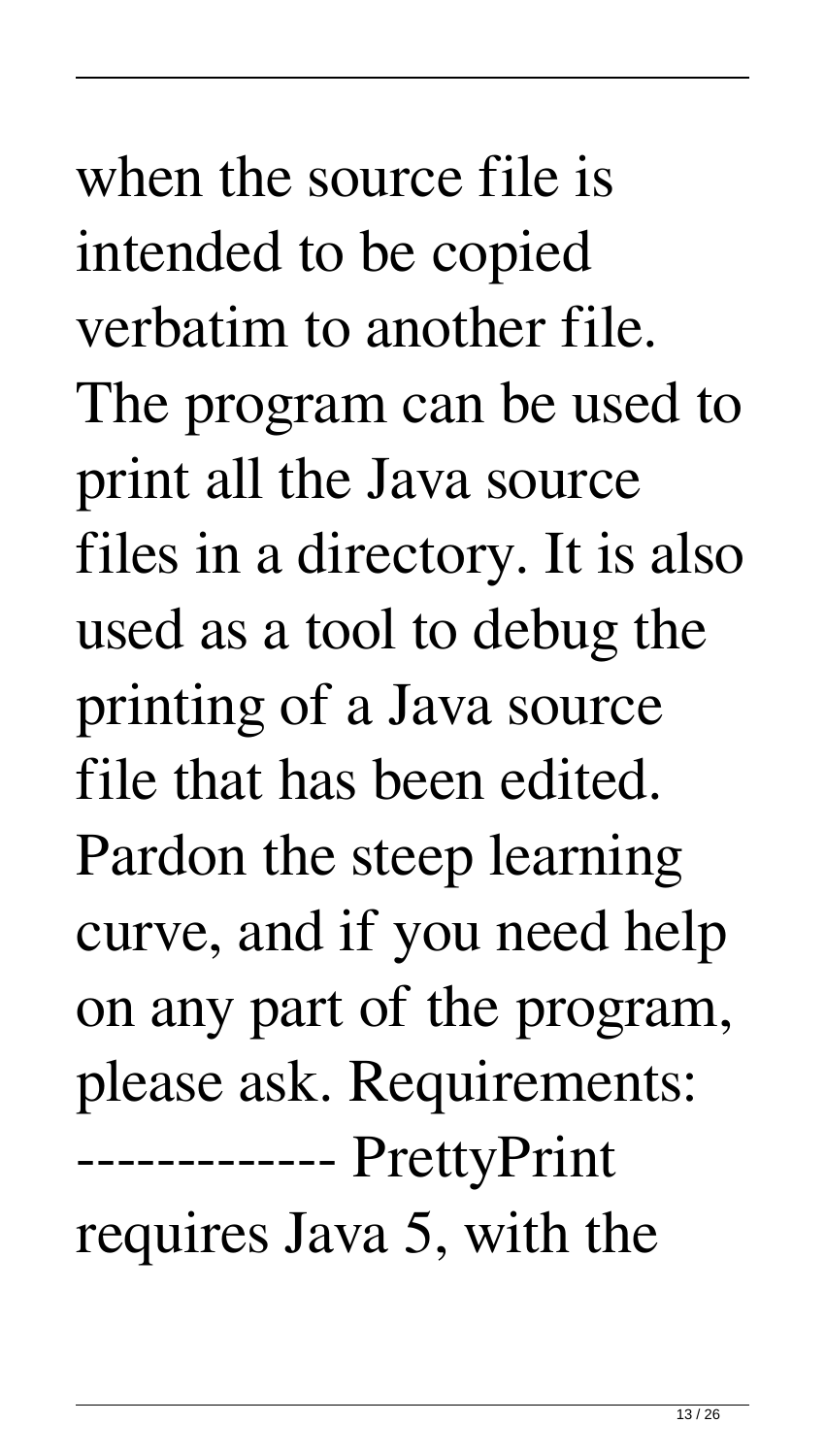latest version of the Java Runtime Environment (JRE). It runs on most computers with Java installed, although it is not very robust. Its performance is very similar to that of the native Windows program that used to print Java source files, and is much better than that of standard Java formatting utilities. However, the highlighting is not perfect, and the user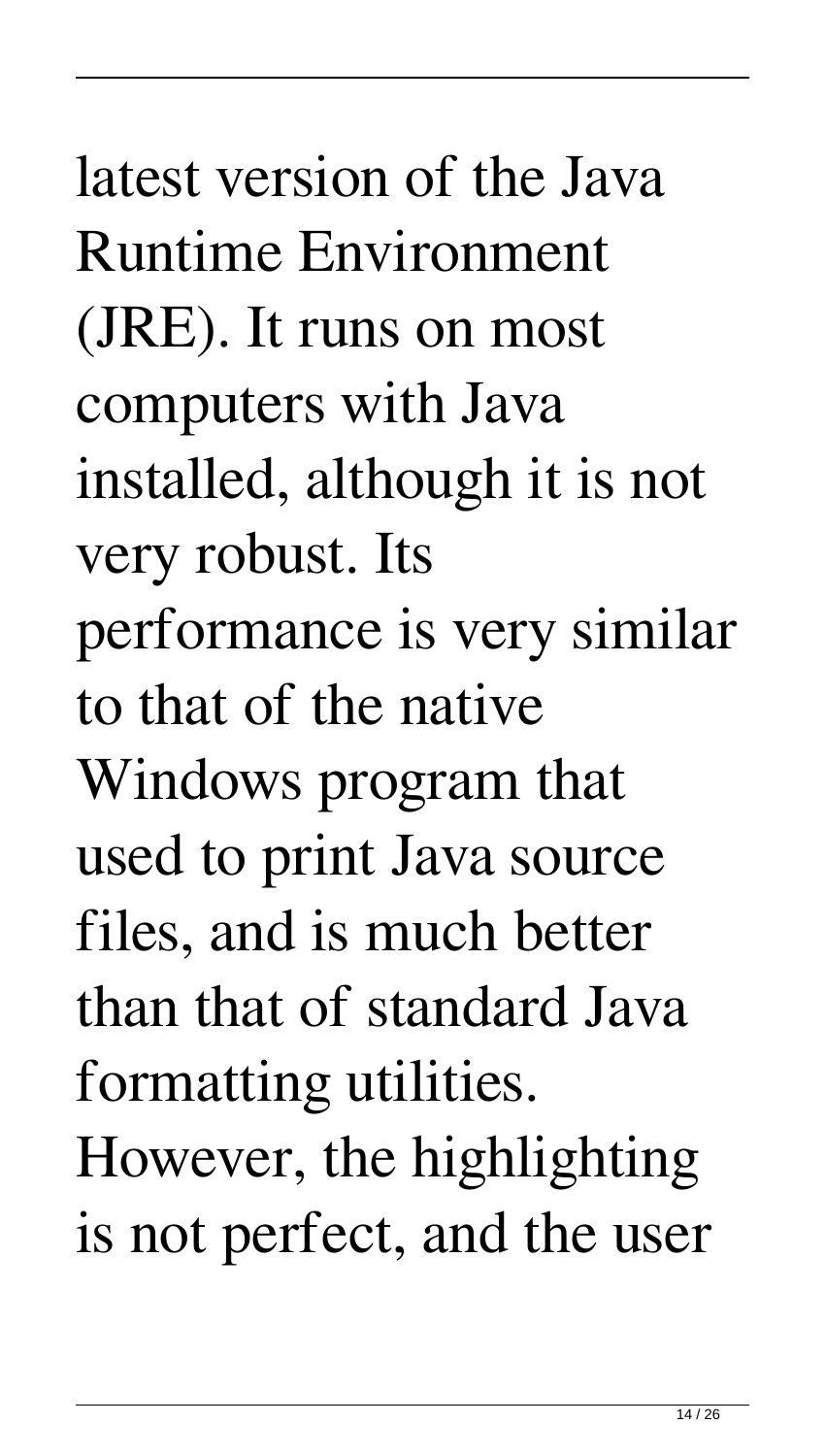is responsible for defining the highlighting theme. License: --------- This software is available under the following license: /\* \* Copyright (c) 2004-2010 Jean-Paul Pellet \* \* This program is free software; you can redistribute it and/or \* modify it under the terms of the GNU General Public License \* as published by the Free Software Foundation; either version 2 \* of the License,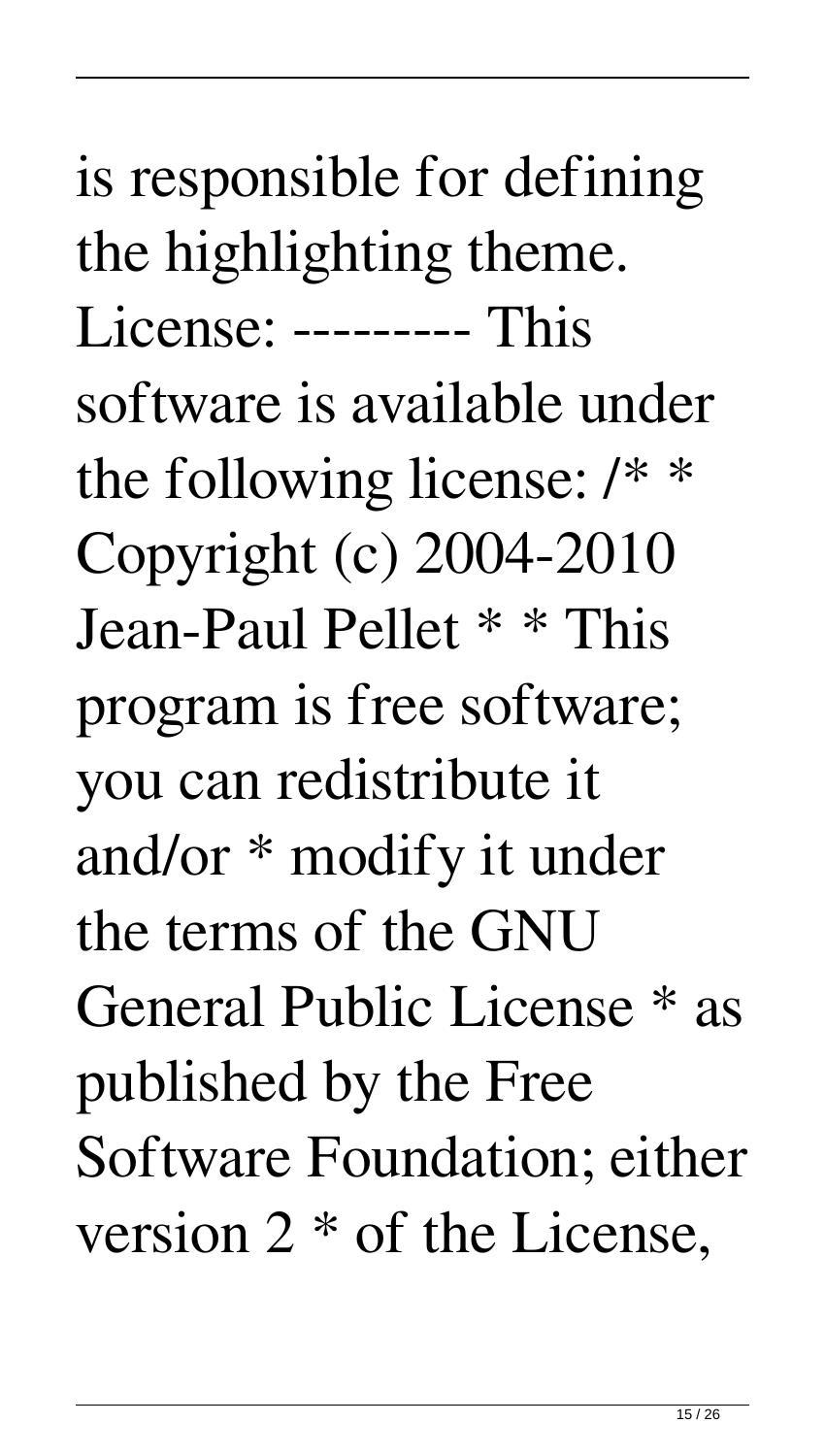or (at your option) any later version. \* \* This program is distributed in the hope that it will be useful, \* but WITHOUT ANY

WARRANTY; without even the implied warranty of \*

MERCHANTABILITY or FITNESS FOR A

PARTICULAR

PURPOSE. See the \* GNU General Public License for

more details. \* \* You

should have received a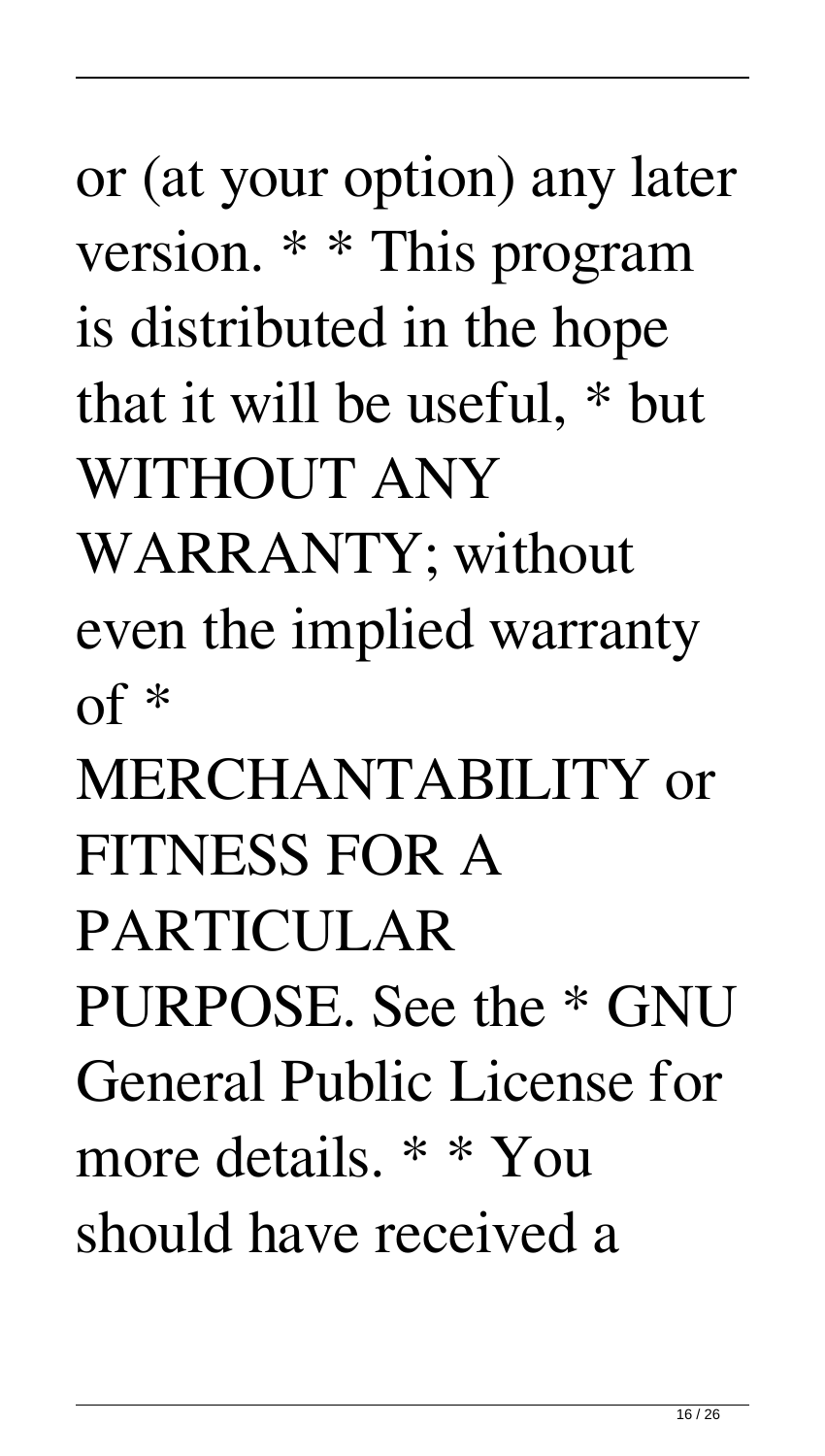copy of the GNU General Public License \* along with this program (see the file named COPYING); if not, write to \* the Free Software Foundation, Inc., 59 Temple Place - Suite 330, \* Boston, MA 02111-1307, USA. \*/ package com.planet\_ink.utils.java; import java.io.\*; /\*\* \* \* @author Jean-Paul Pellet \*/ public class PplPrettyPrint  $\{ /**** \otimes \text{param} ctx * \}$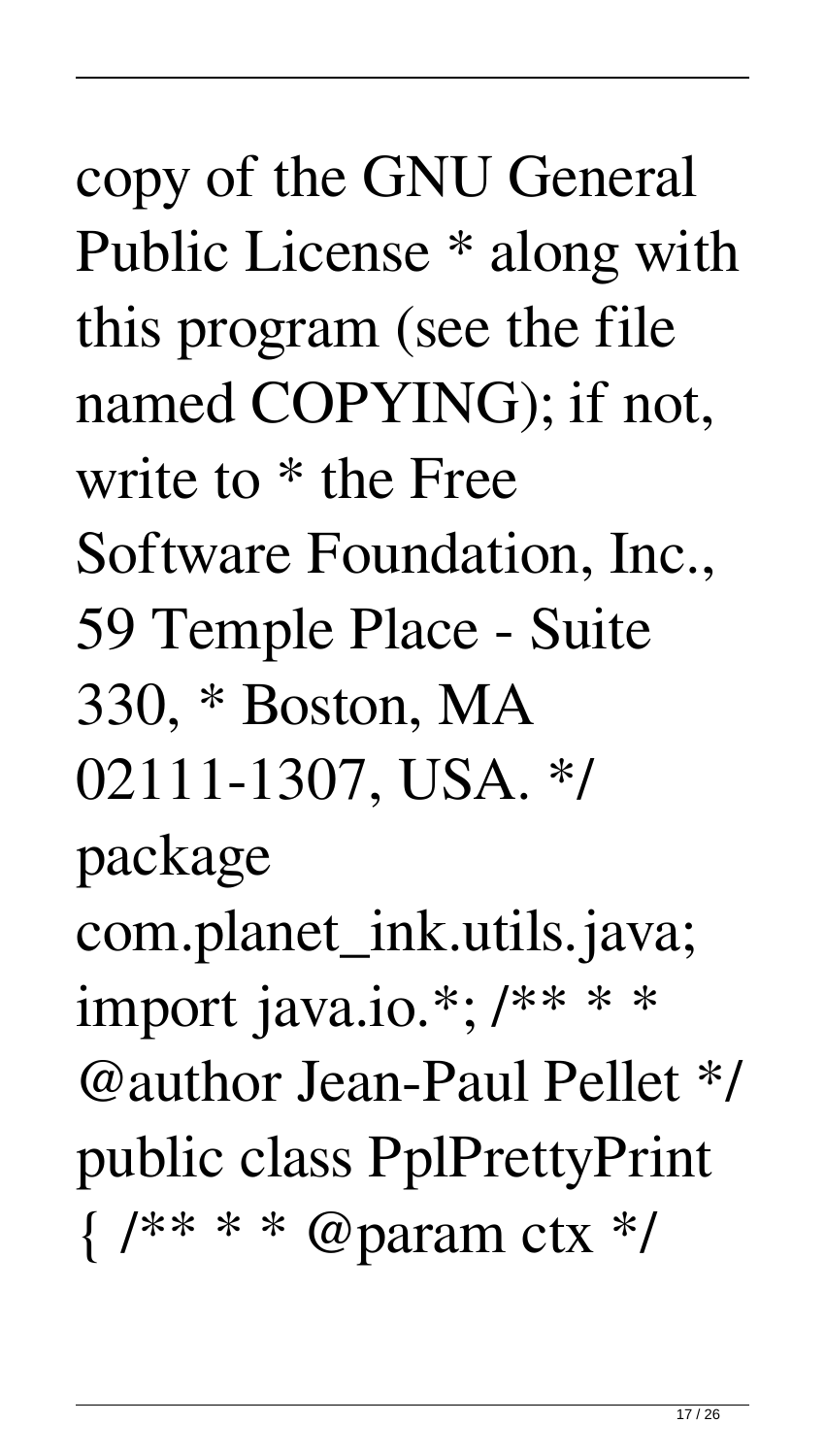PrettyPrint parses each line of the text file to see whether it contains a Java string, comment or Java keyword. String constants are substituted by the corresponding plain text, comments are enclosed by slash / and comments are enclosed by /\* and \*/ and strings with " or'are highlighted in yellow. Java keywords are highlighted in red and the system default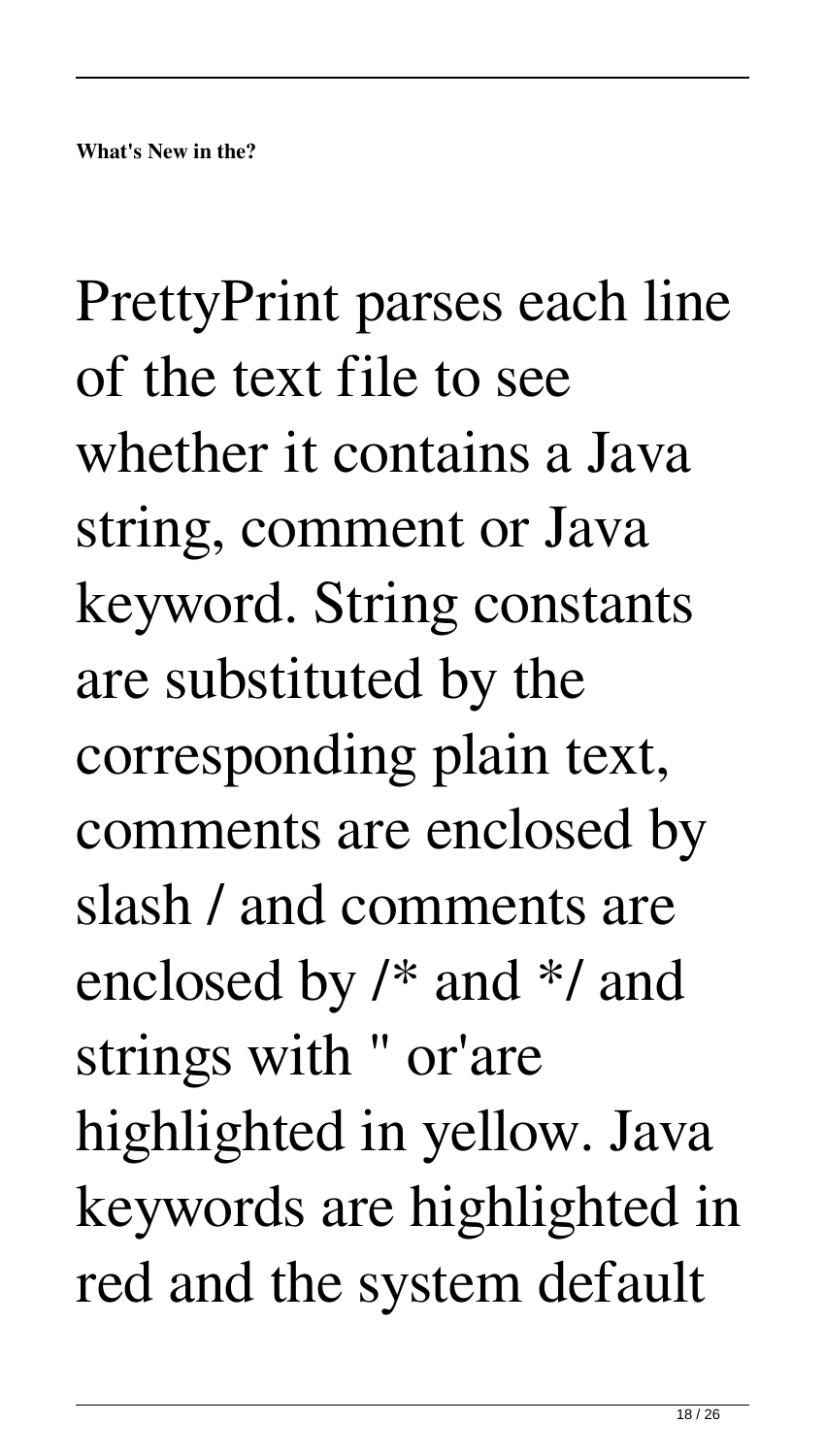foreground color. You can set the foreground color, string constants and comments with the -foreground option. You can set the background color, line numbers and header with the -header and -line options. To turn all highlighting off use -all. For a single file use "-file FILENAME" or "-file FILENAME.java" or "-file FILENAME.jav". You can also use multiple files with: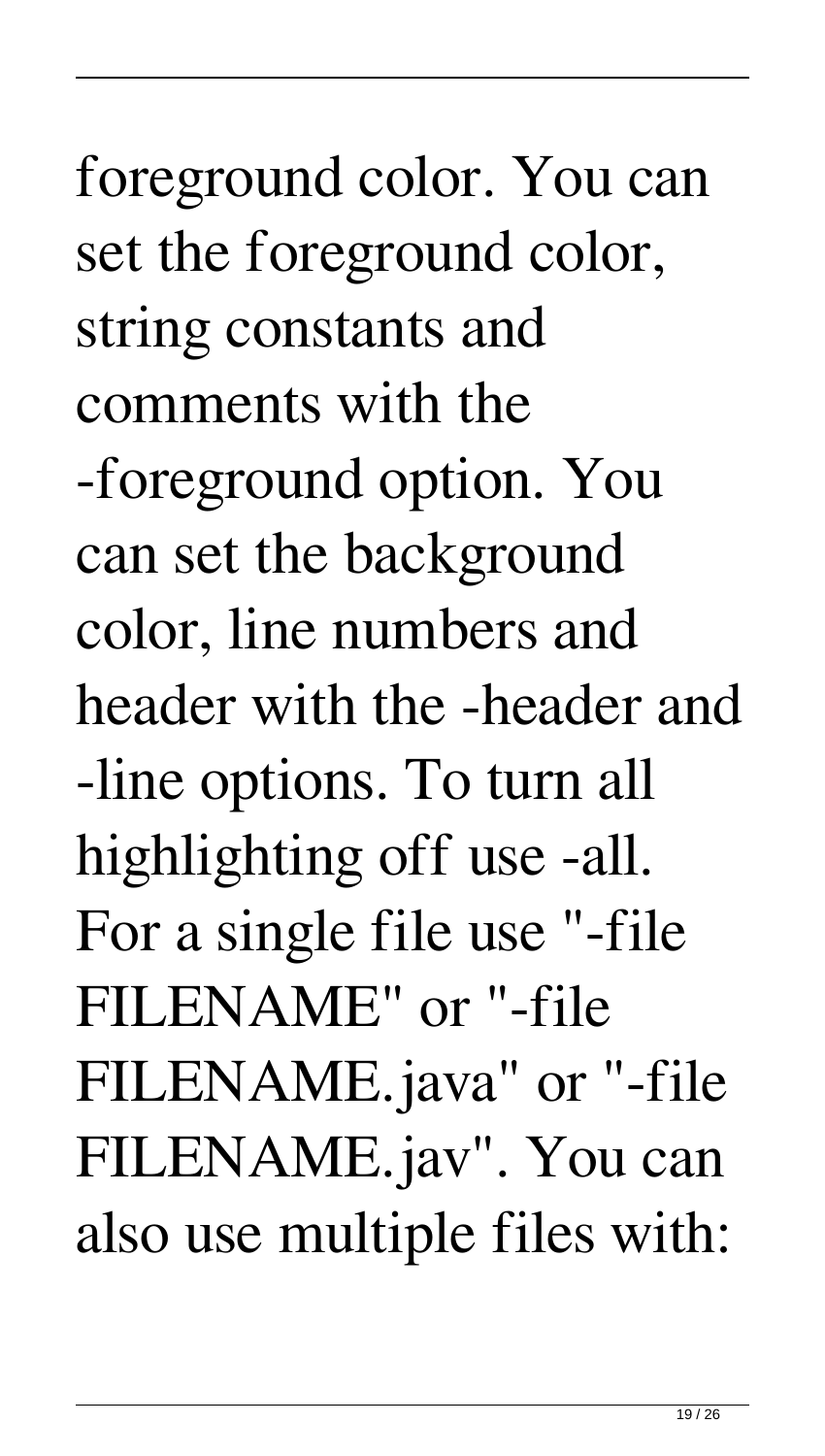-a "|" to read in multiple files, see below. -l to read in a directory. You can also specify multiple files and directories with the "-files" and "-directories" options. For a directory use "-dir DIRNAME" or "-dir DIRNAME.java" or "-dir DIRNAME.jav". You can also use multiple directories with: -a "|" to read in multiple directories, see below. -l to read in a directory. -s to specify the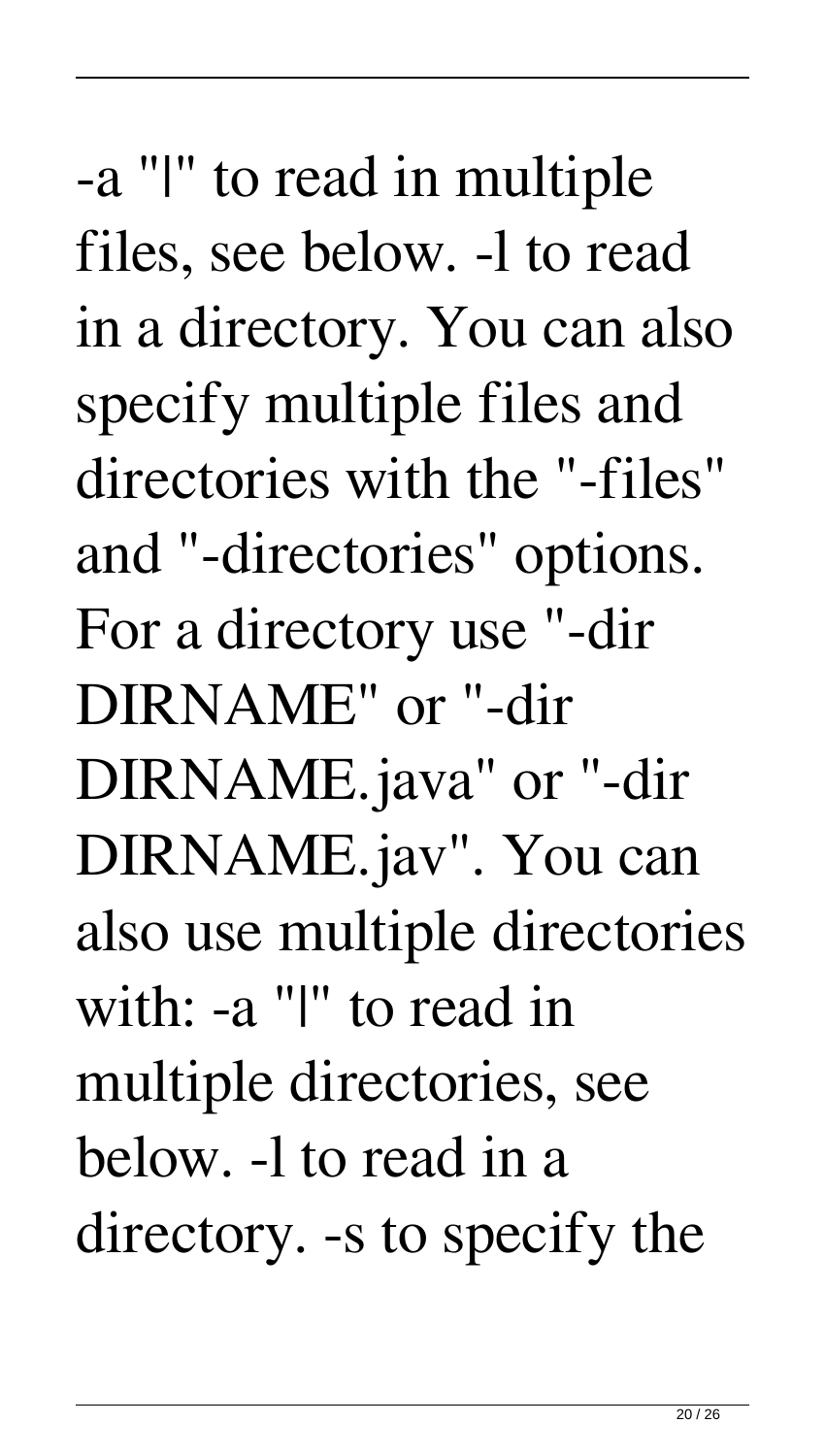file separator character. You can also use multiple files and directories with: -a "|" to read in multiple files and directories, see below. To use this program without highlighting, use "-all". To print the header and line numbers with the -header option. To use this program without the highlighting, use "-all". To print line numbers without the header. To use this program without the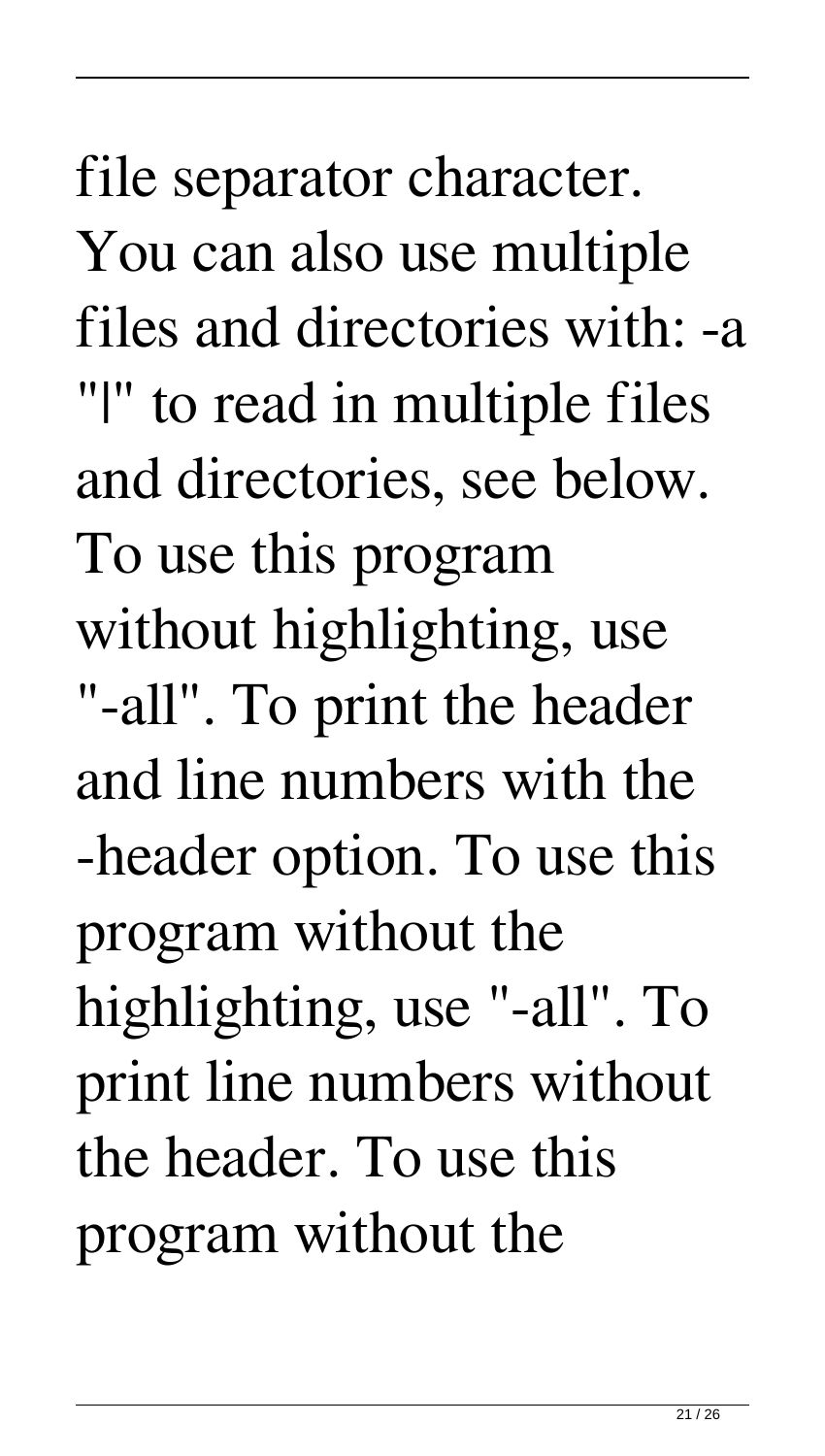highlighting, use "-all". To print all line numbers. To print the header and line numbers with the -line option. To use this program without the highlighting, use "-all". To use this program without the highlighting, use "-all". Program description: - Prints source files in a pretty print format, with Java string constants and comments highlighted. - Prints header and line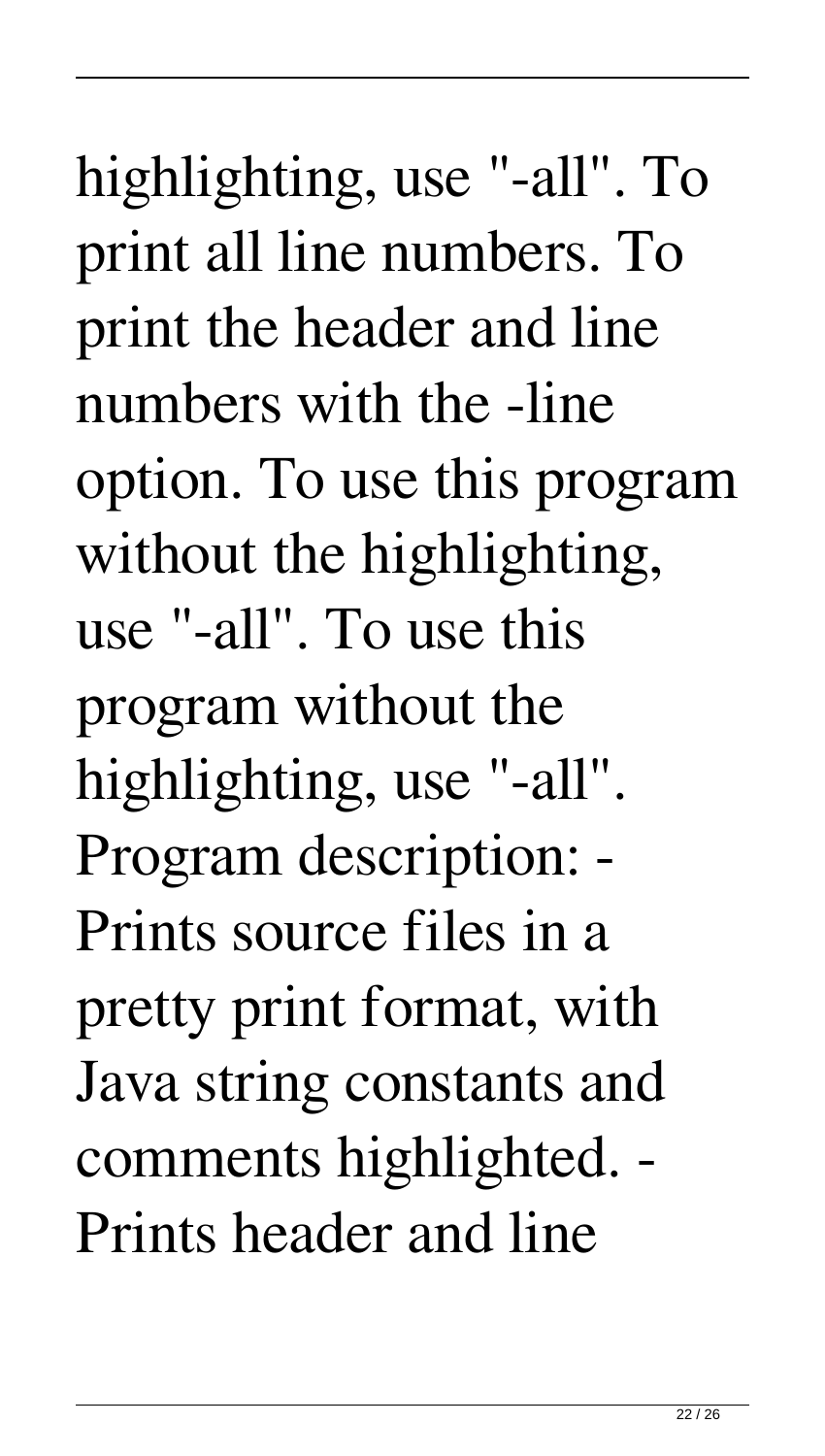numbers and uses the default foreground color (default is green) - Prints source files in a pretty print format, with Java keyword highlighted in red. - Prints source files in a pretty print format, with the default foreground color (default is blue) - Prints source files in a pretty print format, with the header set to foreground color (default is purple). - Prints source files in a pretty print format,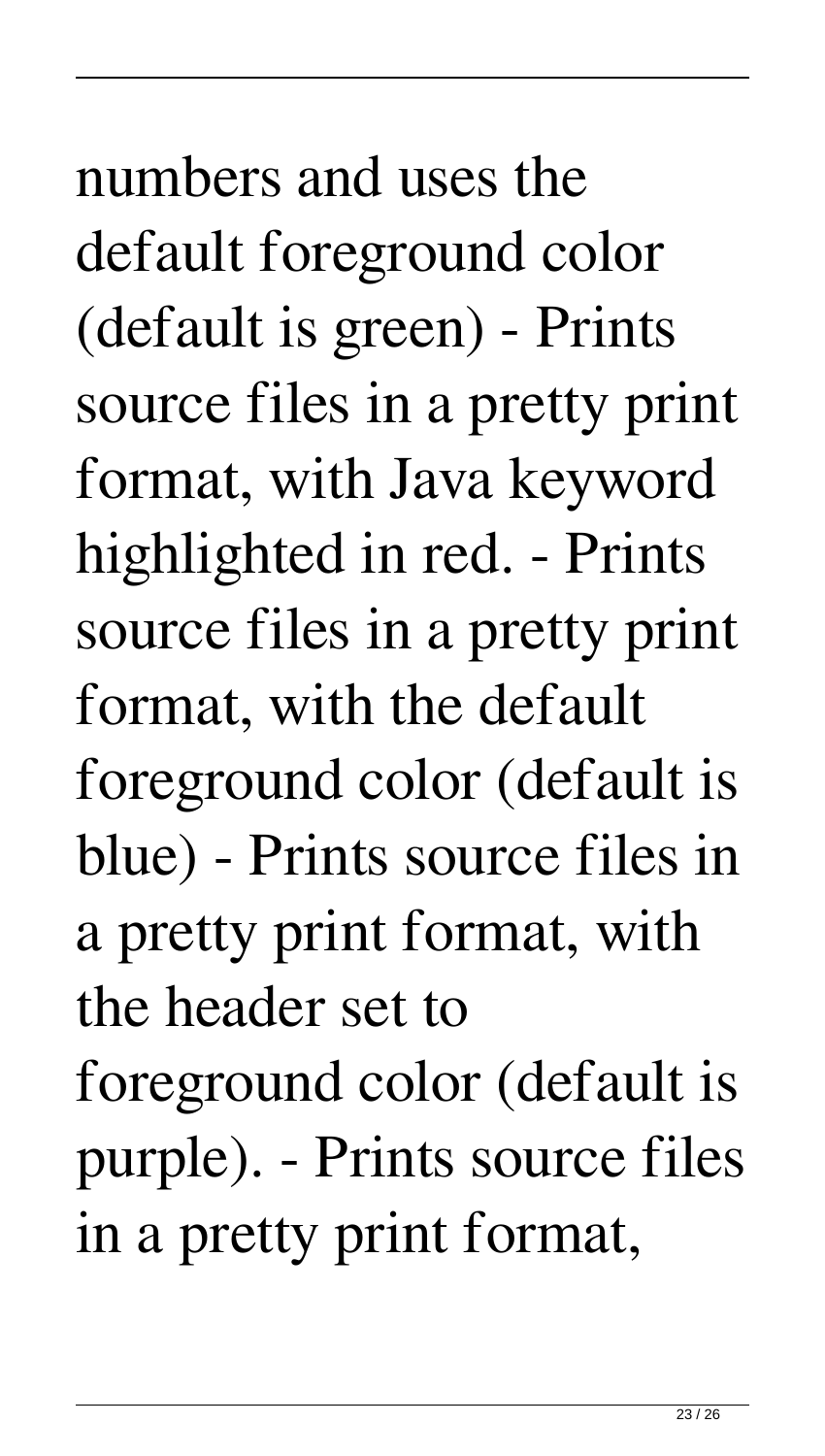# with the line numbers set to the default foreground color (default is green). - Prints source files in a pretty print format, with the line numbers set to the default foreground color (default is green).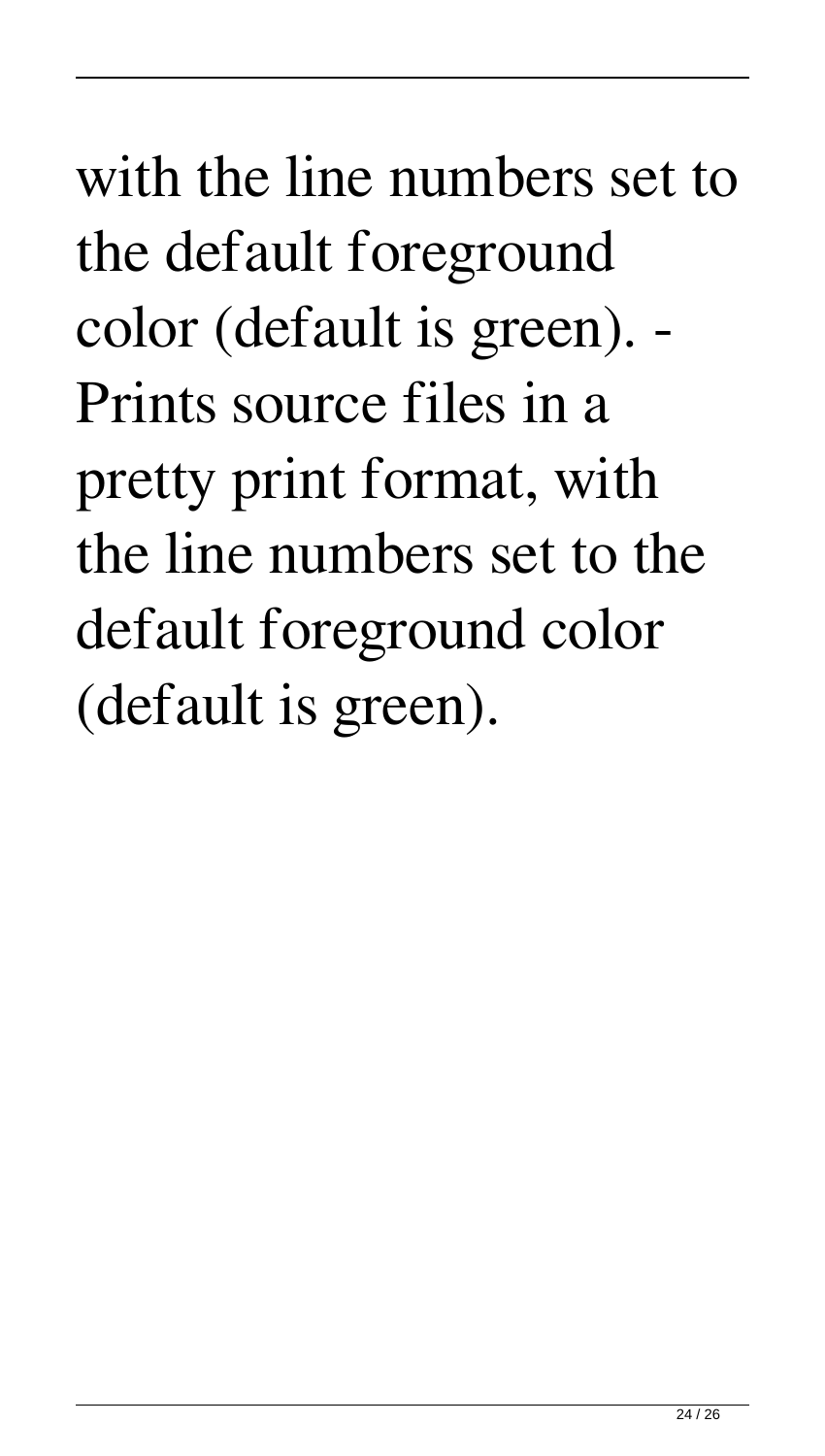### How to Play: Have Fun and Play Some Games! :) Join us at the BEHEMOTH Open House in Boston, MA on Saturday, October 27th and Sunday, October 28th. Stop by the main gaming room on the second floor for a tour and an opportunity to see what gaming will be like at BEHEMOTH Boston. We'll also be presenting at the